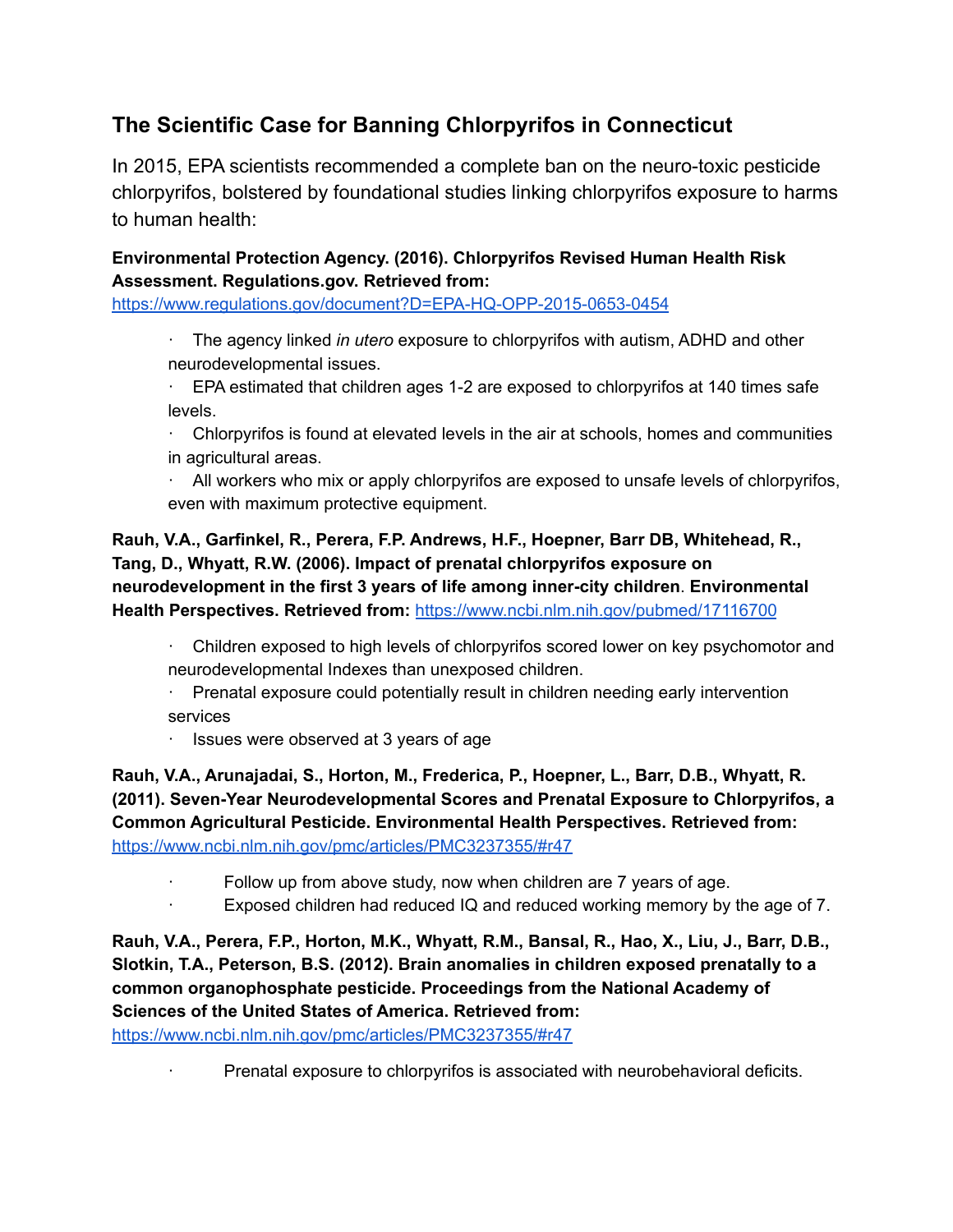Exposure from standard use levels was associated with a wide variety of physical brain abnormalities.

#### **Rauh, V.A., Garcia, W.E., Whyatt, R.M., Horton, M.K., Barr, D.B., Louis, E.D. (2015). Prenatal exposure to the organophosphate pesticide chlorpyrifos and childhood tremor. Neurotoxicology. Retrieved from[:](https://www.ncbi.nlm.nih.gov/pmc/articles/PMC4809635/#R32)**

<https://www.ncbi.nlm.nih.gov/pmc/articles/PMC4809635/#R32>

- · Children exposed to high levels of chlorpyrifos were more likely to have mild or moderate tremors.
- · Impacts were observed in middle childhood and may indicate effects on nervous system function.

**Hertz-Picciotto, I., Sass, J.B., Engel, S., Bennett, D.H., Bradman, A., Eskenazi, B., Lanphear, B., Whyatt, R. (2018). Organophosphate exposures during pregnancy and child neurodevelopment: Recommendations for essential policy reforms. PLOS Medicine. Retrieved from:** <https://doi.org/10.1371/journal.pmed.1002671>

- · Widespread use of organophosphate pesticides to control insects has resulted in ubiquitous human exposures.
- Prenatal exposure to chlorpyrifos at low levels is putting children at risk for cognitive and behavioral deficits and for neurodevelopmental disorders.

Exposure to chlorpyrifos can have reproductive effects on both men and women:

**Salazar-Arredondo, E., de Jesús Solis-Heredia, M., Rojas, García, E., Hernández-Ochoa, I., Quintanilla-Vega, B. (2008). Sperm chromatin alternation and DNA damage by methyl-parathion, chlorpyrifos and diazinon and their oxon metabolites in human spermatozoa. Reproductive Toxicology. Retrieved from:**

<https://www.ncbi.nlm.nih.gov/pubmed/18595656>

Exposure to organophosphates such as chlorpyrifos alter semen quality. · Chlorpyrifos can damage sperm DNA

**Meeker, J.D., Ravi, S.R., Barr, D.B., Hauser, R. (2007). Circulating estradiol in men is inversely related to urinary metabolites of nonpersistent insecticides. Reproductive Toxicology. Retrieved from:** <https://dx.doi.org/10.1016%2Fj.reprotox.2007.12.005>

Exposure to chlorpyrifos was associated with a decline in estradiol, which aids sperm production by facilitating germ cell survival.

**Rattan, S., Zhou, C., Chiang, C., Mahalingam, S., Brehm, E., Flaws, J.A. (2018). Exposure to endocrine disruptors during adulthood: Consequences for female fertility. Journal of Endocrinology. Retrieved from:** <https://dx.doi.org/10.1530%2FJOE-17-0023>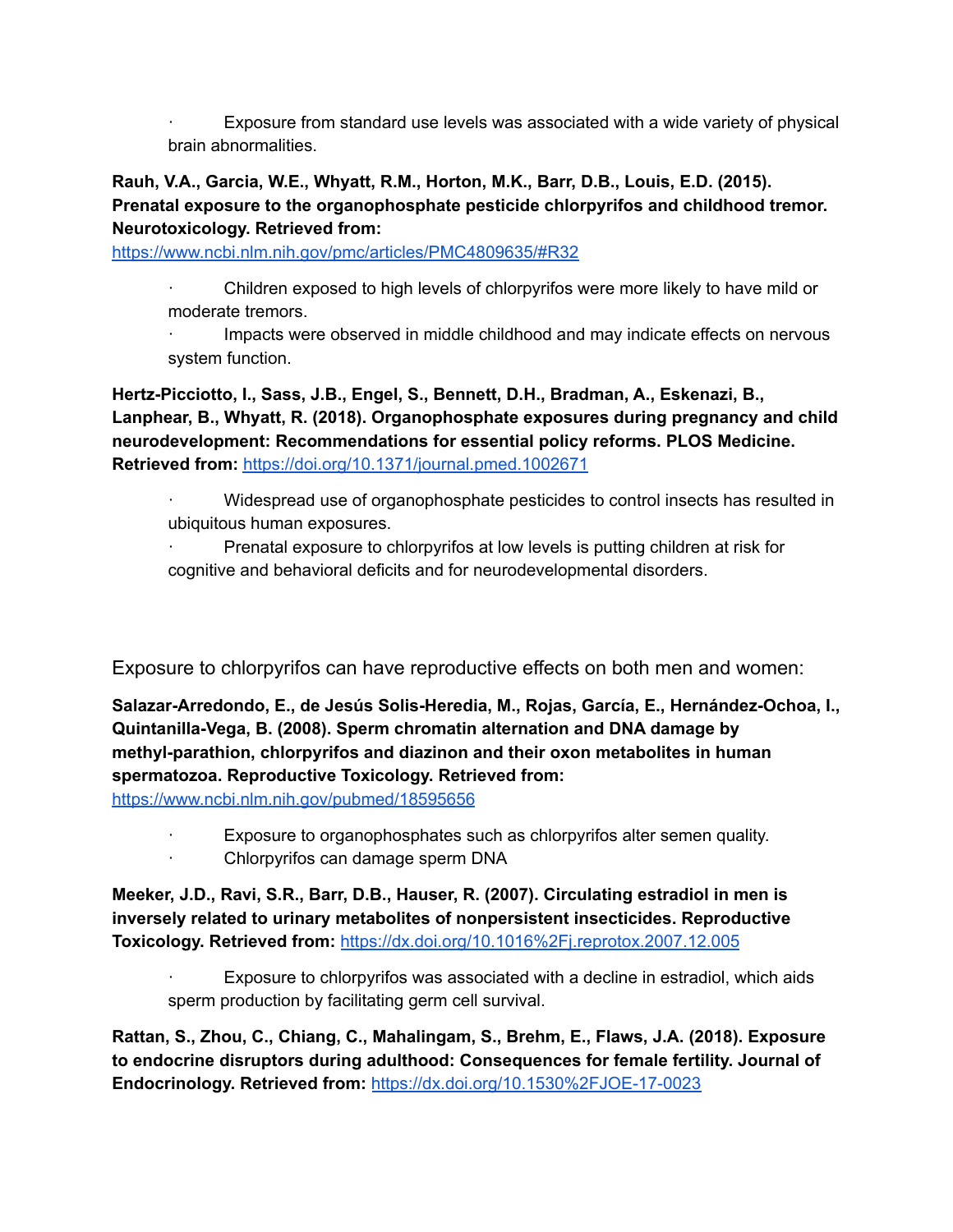· Endocrine disruption from exposure to endocrine disrupting pesticides like chlorpyrifos can result in subfertility, infertility, improper hormone production and other abnormalities.

Endocrine disruption can cause fertility issues in adults.

**Solomon, G.M., Moodley, J. (2008). Acute chlorpyrifos poisoning in pregnancy: A case report. Clinical Toxicology. Retrieved from:** <https://doi.org/10.1080/15563650601117988>

- · Organophosphate poisoning can mimic acute pregnancy complications
- · Poisoning can result in serious adverse effects for both mother and fetus

**Eskenazi, B., Harley K., Bradman, A., Weltzien, E., Jewell, N.P., Barr, D.B., Furlong, C.E., Holland, N.T. (2004). Association of** *in Utero* **Organophosphate Pesticide Exposure and Fetal Growth and Length of Gestation in an Agricultural Population. Children's Health. Retrieved from:** <https://doi.org/10.1289/ehp.6789>

- Researchers studied hundreds of women, starting early in pregnancy
	- Exposure to CPY was a factor in early births for some women

And exposure is linked to an increased risk of Parkinson's Disease

## **Manthripragada, A.D., Costello, S., Cockburn, M.G., Bronstein, J.M., Ritz, B. (2010). Paroxonase 1, agricultural organophosphate exposure, and Parkinson disease. Epidemiology. Retrieved from:**

[https://www.ncbi.nlm.nih.gov/pubmed/19907334?itool=EntrezSystem2.PEntrez.Pubmed.Pubme](https://www.ncbi.nlm.nih.gov/pubmed/19907334?itool=EntrezSystem2.PEntrez.Pubmed.Pubmed_ResultsPanel.Pubmed_RVDocSum&ordinalpos=1) [d\\_ResultsPanel.Pubmed\\_RVDocSum&ordinalpos=1](https://www.ncbi.nlm.nih.gov/pubmed/19907334?itool=EntrezSystem2.PEntrez.Pubmed.Pubmed_ResultsPanel.Pubmed_RVDocSum&ordinalpos=1)

- · Individuals with a particular genetic makeup are at more than double the risk of developing Parkinson's when exposed to chlorpyrifos
	- Chlorpyrifos had an even greater effect in early-onset cases.

#### **Freire, C., Koifman, S. (2012). Pesticide exposure and Parkinson's disease: epidemiological evidence of association. Neurotoxicology. Retrieved from[:](https://www.ncbi.nlm.nih.gov/pubmed/22627180)** <https://www.ncbi.nlm.nih.gov/pubmed/22627180>

- · A meta-study of previous studies found that, of insecticides that may increase risk of Parkinson's, chlorpyrifos had one of the strongest associations.
	- · 13 of 23 studies reviewed observed a significantly increased risk of Parkinson's.

**Chen, T., Tan, J., Wan, Z., Zou, Y., Afewerky, H.K., Zhang, Z., Zhang, T. (2017). Effects of Commonly Used Pesticides in China on the Mitochondria and Ubiquitin-Proteasome System in Parkinson's Disease. International Journal of Molecular Sciences**. **Retrieved from:** <https://doi.org/10.3390/ijms18122507>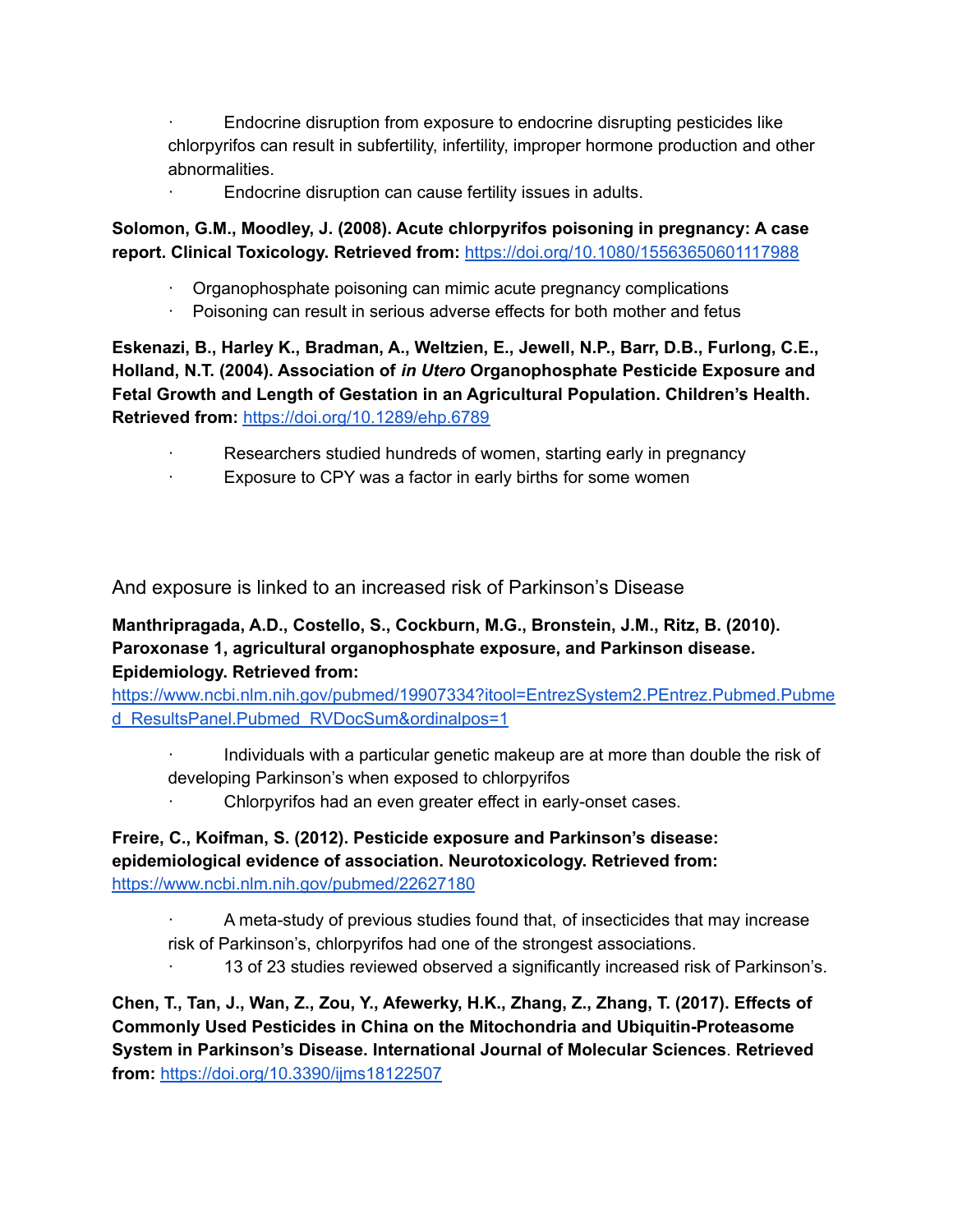Exposure to chlorpyrifos is associated with a number of indicators that increase risk of Parkinson's

· While previous studies linked pesticide exposure to Parkinson's, little was known as to why.

 $\circ$  This study demonstrates that chlorpyrifos can increase the risk of Parkinson's through a number of different pathways.

Unfortunately, children are regularly exposed.

EPA determined that children are exposed to chlorpyrifos at 70 to 140 times safe levels through food and drink alone, largely because chlorpyrifos is the 4<sup>th</sup> most common pesticide found in human foods:

## **U.S. Food and Drug Administration (2015). Pesticide Residue Monitoring Program. Fiscal Year 2015 Pesticide Report.**

- Chlorpyrifos was the fourth most common pesticide found in human foods.
	- FDA detected chlorpyrifos 310 times when testing samples.

Chlorpyrifos is also extremely toxic to pollinators and aquatic life

**Sanchez-Bayo, F., Goka, K. (2014). Pesticide Residues and Bees – A Risk Assessment. PLOS ONE. Retrieved from:** <https://doi.org/10.1371/journal.pone.0094482>

· Chlorpyrifos is one of the most toxic insecticides to honeybees, second only to neonicotinoids.

**Zhu, W., Schmehl, D.R., Mullin, C.A., Frazier, J.L. (2014). Four Common Pesticides, Their Mixtures and Formulation Solvent in the Hive Environment Have High Oral Toxicity to Honey Bee Larvae. PLOS ONE. Retrieved from:** <https://doi.org/10.1371/journal.pone.0077547>

Pesticide mixtures were highly toxic to honeybee larvae, though there has not been enough research on the total effects of multiple pesticides found in hives.

 $\cdot$  Chlorpyrifos residues in a hive more than doubled the mortality rate of honeybee larvae.

**Urlacher, E., Monchanin, C., Riviere, C., Richard, F., Lombardi, C., Michelsen-Heath, S., Hageman, K.J., Mercer, A.R. (2016). Measurements of Chlorpyrifos Levels in Forager Bees and Comparison with Levels that Disrupt Honey Bee Odor-Mediated Learning Under Laboratory Conditions. Retrieved from[:](https://link.springer.com/article/10.1007/s10886-016-0672-4)**

<https://link.springer.com/article/10.1007/s10886-016-0672-4>